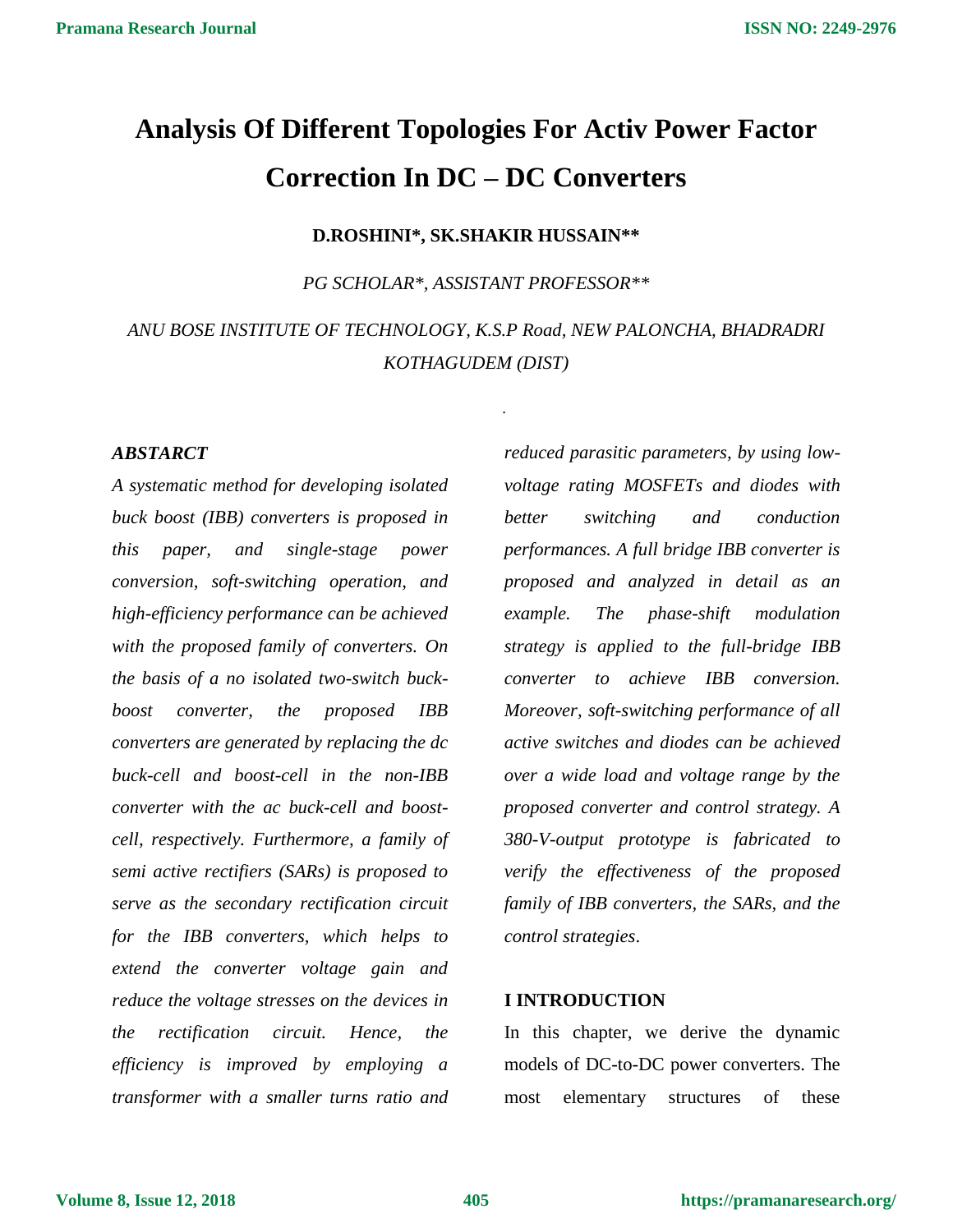converters are broadly classi¯ed into *second order converters* and *fourth order converters*. In attention to the number of independent switches they are classed into two groups: *mono-variable*, or *Single Input Single Output* (SISO), and *multi-variable*, or *Multiple Input Multiple Outputs* (MIMO). The most commonly used converters correspond to the SISO second order converters. The advantages and di±culties of the MIMO converters is just beginning to be fully understood. We remark that there are converters with *multiple dependent*  switches. These may still be SISO or MIMO. The second order converters that we study in this book are: the Buck converter, the Boost converter, the Buck-Boost converter and the non- inverting Buck-Boost converter. The fourth order converters are: the C¶uk converter, the Sepic converter, the Zeta converter and the quadratic Buck converter. Some multi-variable converters can be obtained by a simple cascade arrangement of the basic SISO converter topologies while considering the switch in each stage as being completely independent of the other switches present in the arrangement. Many books in the Power Electronics literature present derivations of the power converters models. For a rather thorough presentation of the Euler-Lagrange modelling technique in DC-to-DC power converters, the reader is referred to the book by Ortega *et al.* . .The au-thors ¯nd the pioneering book by Severns and Bloom quite accessible and direct. The thoughtful book by Kassakian *et al*contains also detailed derivations of the most popular DCto-DC power converters topologies.Standard reference textbooks, which do contain models of DC-to-DC power converters but with a special emphasis on the steady state PWM switched

We extensively use, in the derivation of the dynamic controlled models of the several converters, the fundamental Kircho®'s current and Kircho®'s

## **2 Modelling of DC-to-DC Power Converters**

Voltage laws. The methodology for the derivation of the models is, therefore, quite straightforward.We ¯x the position of the switch, or switches, and derive the di®erential equations of the circuit model. We then combine the derived models into a single one parameterized by the switch position function whose value must coincide, for each possible case, with the numerical values of either \zero" or \one". In other words, the numerical values ascribed to the switch position function is the binary set *f*0*;* 1*g*. The obtained switched model is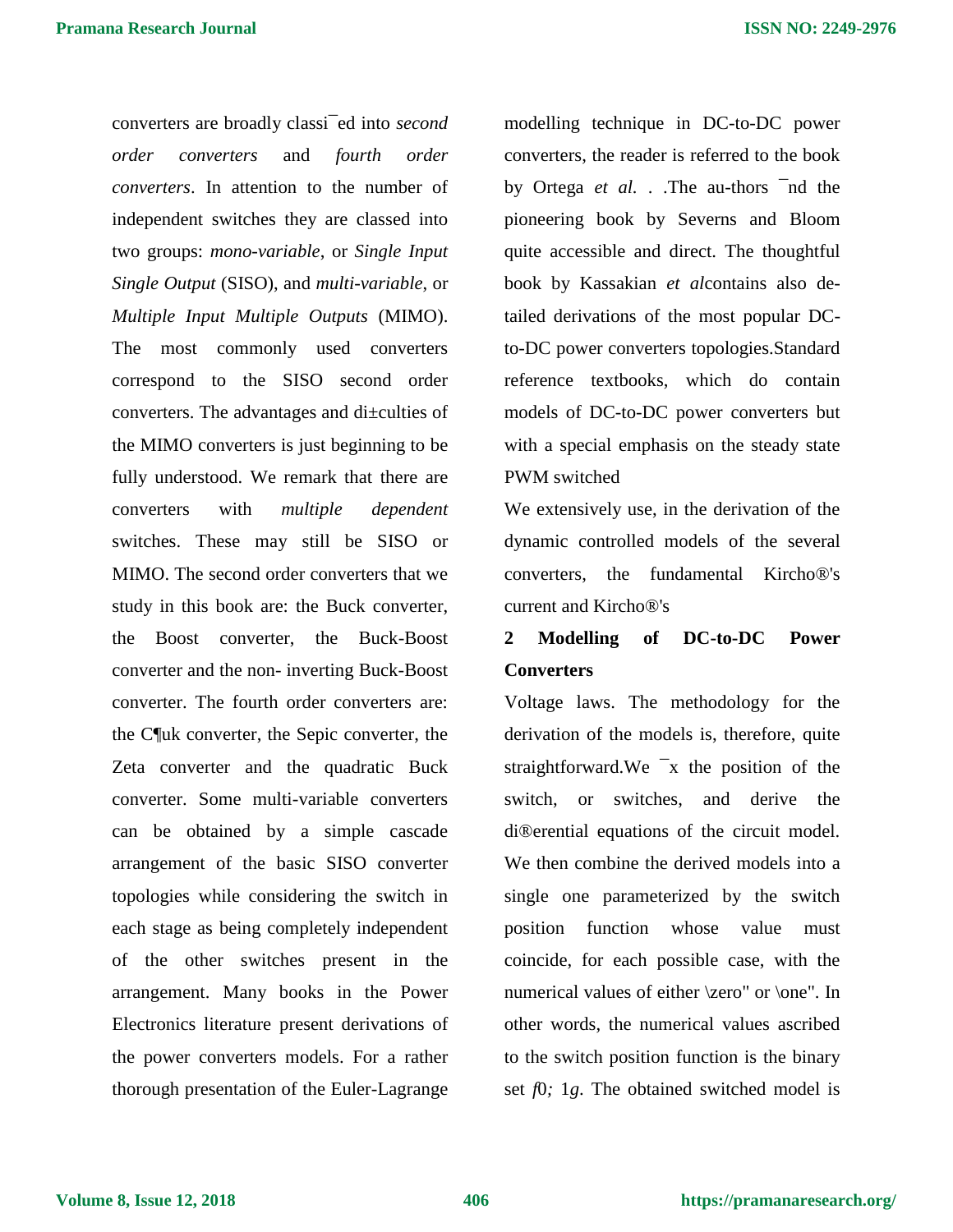then interpreted as an *average model* by letting the switch position function take values on the closed interval of the real line [0*;* 1]. This state averaging procedure has been extensively justi<sup>-</sup>ed in the literature since the early days ofpower electronics and, therefore, we do not dwell into the theoretical justi¯cations of such averaging procedure. The consequences of this idealization will

not be counterproductive in the controller design procedure, nor in its actual implementation through Pulse Width Modulated (PWM) \electronic actuators" or its corresponding sliding mode counterparts. In order to simplify the exposition, we make no distinction between the average model variables and the switched model variables. At the beginning, we shall only distinguish between these models by using *uav* for the control input variable in the average model and by using *u* for the switched model. In later chapters, we shall also lift this distinction. It will be clear from the context whether we are referringto the average or to the switched model.

### **3 The Buck Converter** 13

variables. Naturally, as long as actual laboratory implementation goes, the normalization considerably simpli¯es the controller design but the obtain de- sign cannot be directly implemented. The actual gain values and expressions in the derived controllers have to be naturally \denormalized" (i.e., placed in original physical units) before the implementation. We believe such an extra e®ort is worth the pain. In the exposition about each converter, average models are utilized in establishing the average values of the equilibrium points. We usually parameterize the derived equilibrium points in terms of the desired average normalized value of the output voltage. Other parameterizations are still possible and, in fact, the normalized model equations allow us to carry them out with relative ease. The nature of the parametrization of the equilibrium points usually determines the fundamental characteristic of the converter in the sense that its static features dene the amplifying, attenuating, or even both, features present in a specic converter. We refer to the static average normalized input-output relation as the *static transfer function*. This quantity is readily obtained from the average input value parametrization of the desired equilibrium output voltage.

# **IV INVERTING BUCK-BOOST CONVERTER TOPOLOGY**

A buck converter decreases an input voltage. At least one switch at the input is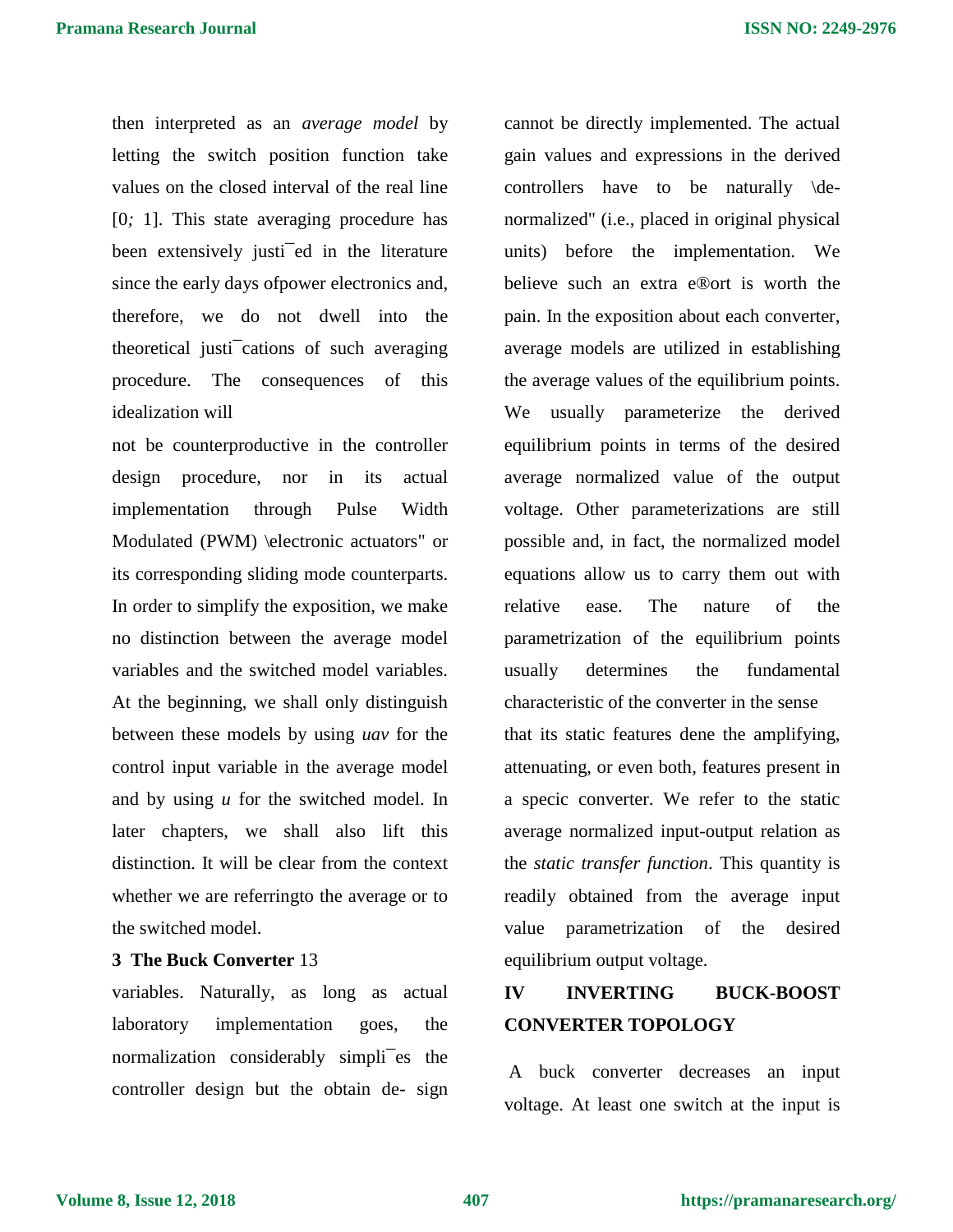required to connect the input voltage to one side of the inductor. Another switch at the same side of the inductor switches to ground in the off state or alternatively, a diode takes over the decreasing inductor current. The other side of the inductor is permanently connected to the output. Acapacitor has to be in place at the input and at the output for stability reasons and to limit huge voltage drops upon fast load transients. A boost converter increases an inputvoltage. At least one switch at the output is required to connect one side of the inductor to ground. Another switch at the same side of the inductor switches to the output in the off state or alternatively, a diode takes over the decreasing inductor current. The other side of the inductor is permanently connected to the input. A buck-boost converter basically is a combination of a buck and a boost converter. There are normally two switches at the input and two switches at the output. It can either increase or decrease the input voltage. An inverting buck-boost converter has only one switch at the input and one switch or a diode at the output. But, to be honest, since integrated circuits usually cannot handle negative voltages, the switch at the output cannot be used. The diode becomes a necessity. Therefore, sometimes a slightly modified boost converter is used

and another inductor and another capacitor are arranged as shown in fig. 1 to generate a negative output voltage. Figure.1. Simple buck-boost converter topology The inverter discussed in this paper does not require two inductors but uses the simple one inductor concept shown in fig. 1. Diode D1 just indicates that there is a parasitic pn-junction associated with the PMOS switch S1 which is the only component in figure that is on chip. The rest are all external components. D2 is expected to be a schottky diode. Rout represents the load which could be replaced by a current source Iload. S1 has to be controlled such that the desired voltage VOUT remains stable under all VIN and Iload conditions. In continuous current mode CCM operation the inductor current never reaches zero or goes below zero. S1 is turned on and off with a constant frequency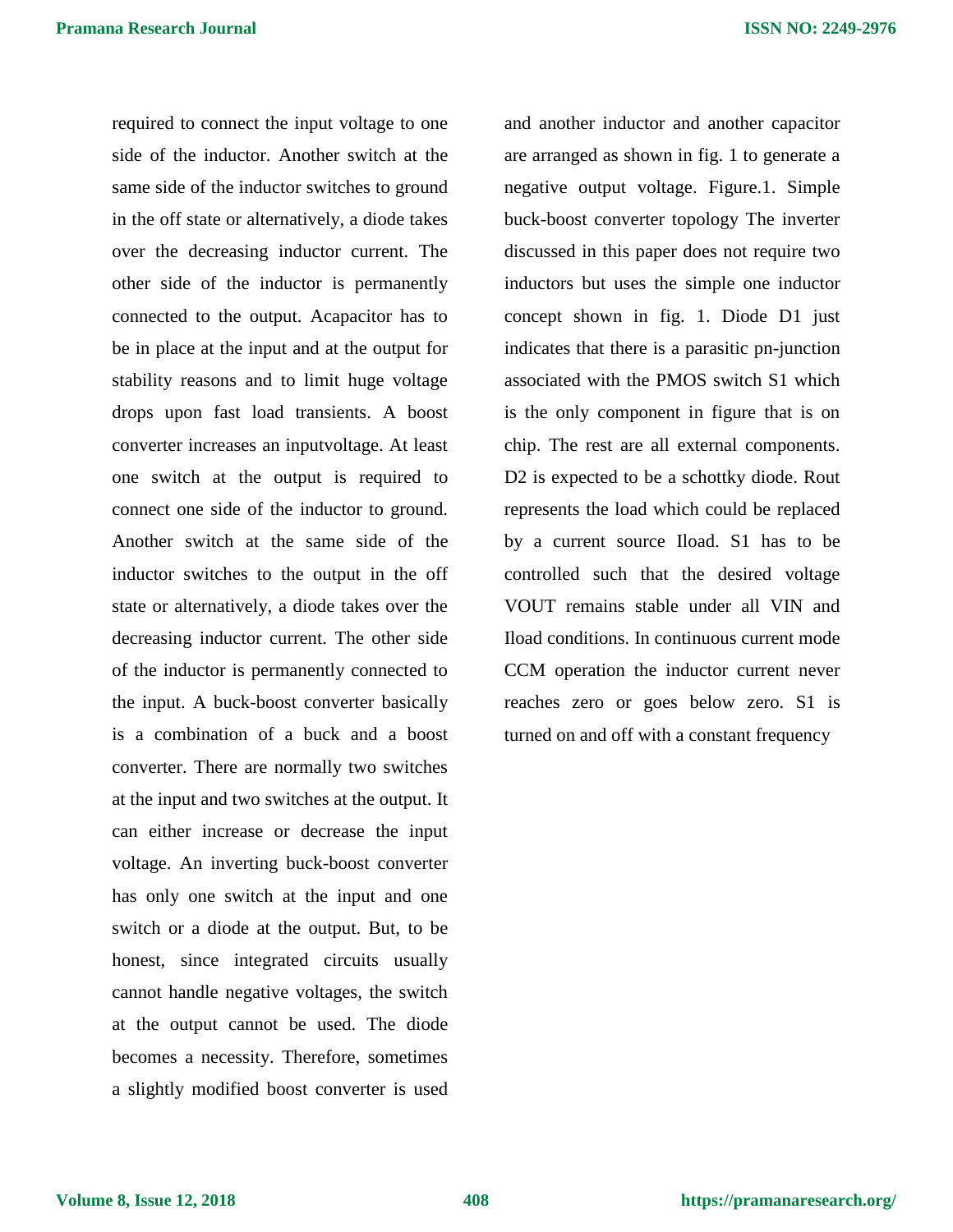# **V.SIMULATION RESULTS:**

### **Fig : Model File:**



### **Fig: SIimulation Wave forms**





Vlf

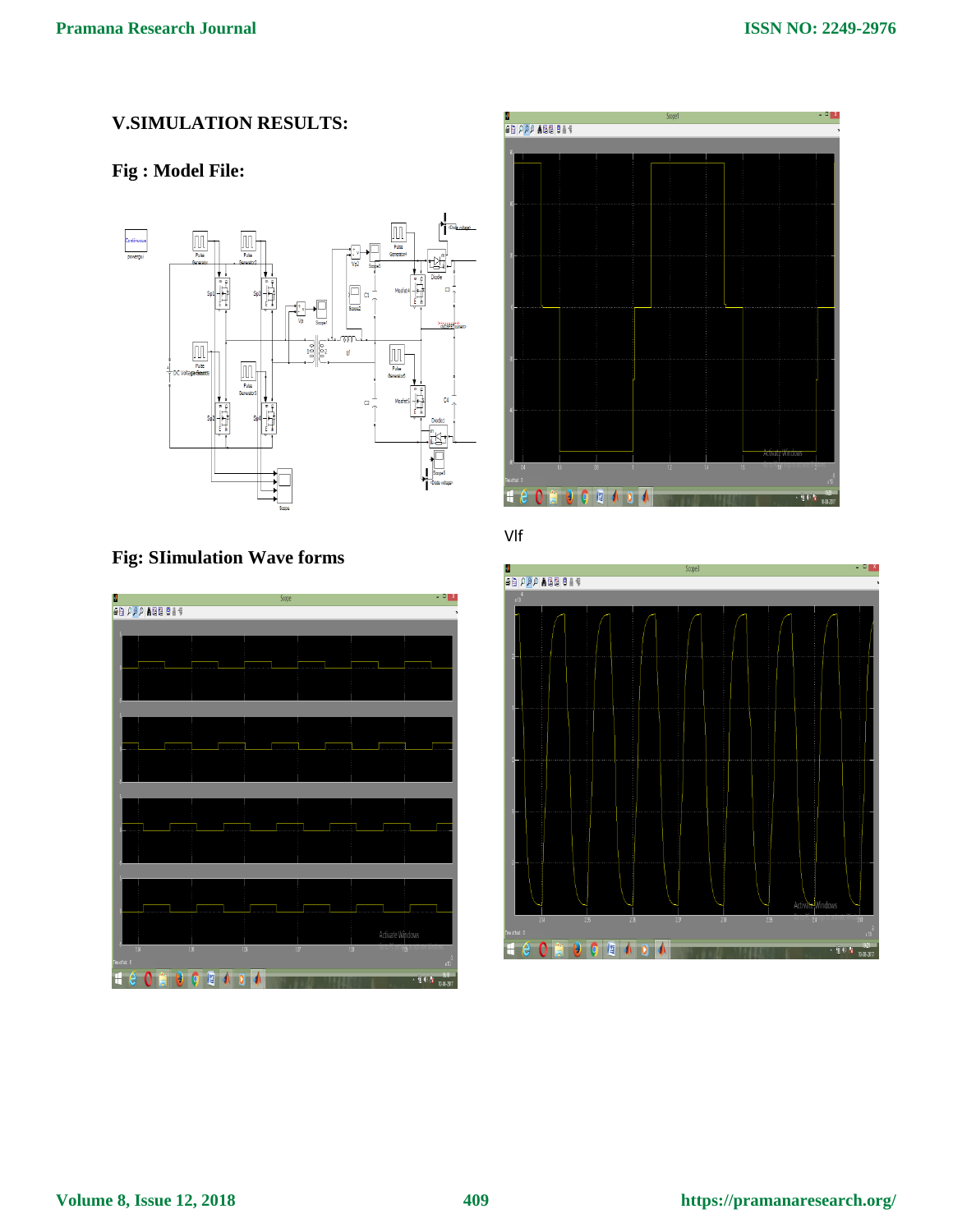

The Figs. show the experimental waveforms of the proposed converter in the boost mode. The waveforms in above fig are tested under 40-V input voltage with the normalized voltage gain  $G > 1$ . The

waveforms in Fig. 22 are tested under 48-V input voltage with the normalized voltage gain  $G = 1$ . It can be seen that, when the input voltage is 48 V and the voltage gain G = 1, the inductor current iLf remains constant during the power-transferring state, because the voltage applied to the inductor is nearly zero. When  $V$ in = 40 V and  $G > 1$ , the inductor current iLf decreases during the power-transferring state. The amplitude of the secondary-side square wave voltage vs is only 95 V, which is a quarter of the output voltage. The voltage can be stepped up to 380 V from 40 V by using a transformer with a small turns ratio  $n = 2$ . The experimental waveforms demonstrate the theoretical analysis pretty well. The ZVS waveforms of the primary-side active switch SP 1 and the secondary-side switch S1 are shown in above fig. Since all the primaryside switches work in the same pattern and boththe secondary-side switches work symmetrically, ZVS is accomplished for all the primary-side and secondary-side active switches.

### **VI CONCLUSION**

A novel family of IBB converters has been proposed and investigated in this paper. The IBBs are based on the nonisolated twoswitch buck-boost converter, and generated by replacing the dc buck-cell and boost-cell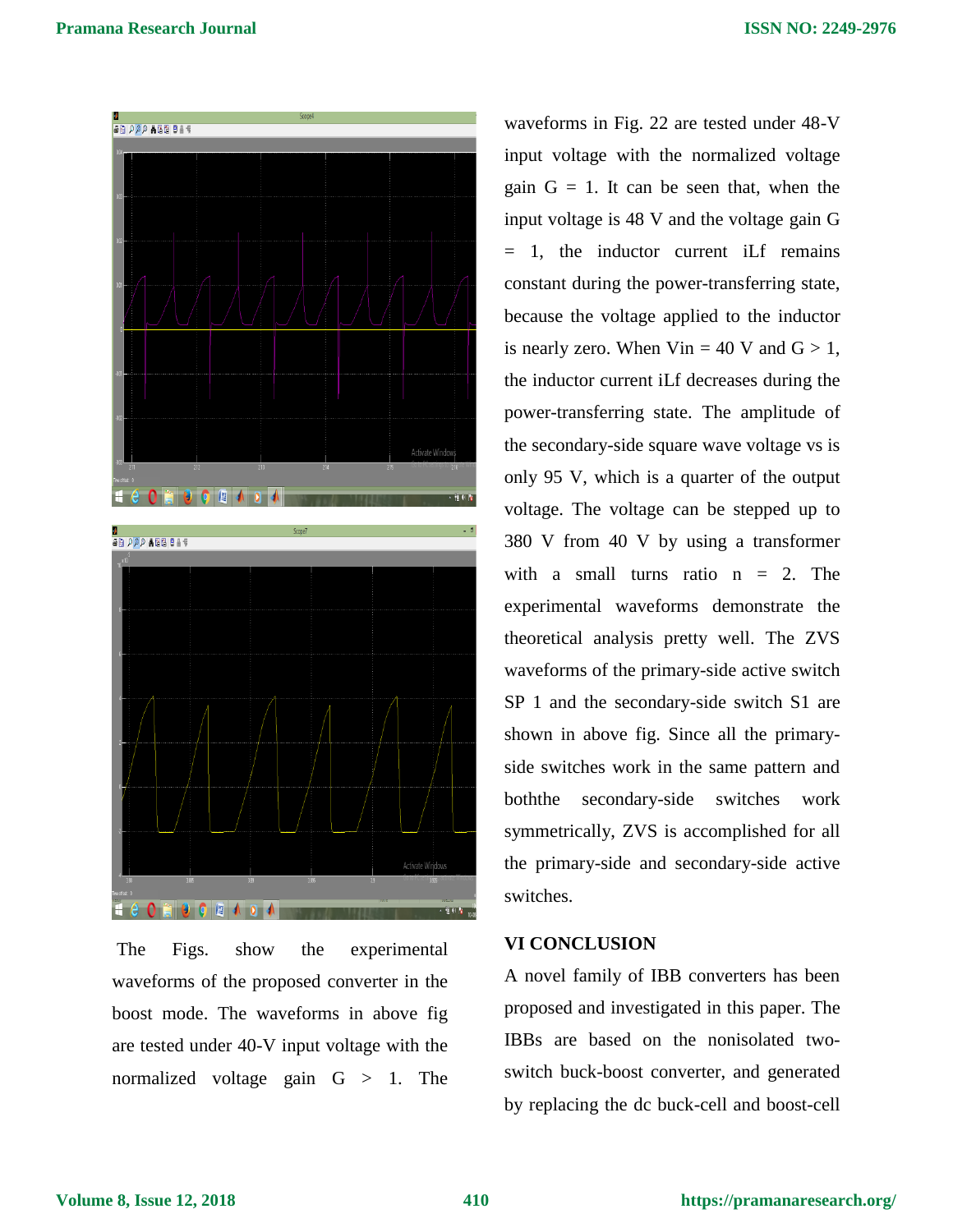in the nonisolated two-switch buck-boost converter by an ac buck-cell and boost-cell. SARs are developed by merging a halfbridge circuit and a switchedcapacitor circuit, and used as the boost-cell in the IBB converter for high-output voltage applications. The voltage stresses on the devices in the SAR are reduced significantly, and hence, lowvoltage rating devices with better conduction and switching performance have been used to improve efficiency. Furthermore, ZVS and ZCS have been achieved for all active switches and diodes, respectively, by adopting the phase-shift modulation. Operating principles, output characteristics, and soft switching performance of a novel FB-IBB converter are presented in detail. The analysis and performance have been fully validated experimentally on a 40–56-V input, 380-V output hardware prototype. Experimental results demonstrate that the proposed IBB converter is an excellent candidate for high efficiency IBB conversion in high-output voltage applications.

#### *REFERENCES*

*[1] R. Gules, J. De Pellegrin Pacheco, H. Le˜aes Hey, and J. Imhoff, "A maximum power point tracking system with parallel connection for PV stand-alone applications," IEEE Trans. Ind. Electron., vol. 55, no. 7, pp. 2674–2683, Jul. 2008.*

*[2] J. Zeng, W. Qiao, L. Qu, and Y. Jiao, "An isolated multiport DC-DC converter for simultaneous power management of multiple different renewable energy sources," IEEE J. Emerg. Sel. Topics Power Electron., vol. 2, no. 1, pp. 70–78, Mar. 2014.*

*[3] H. Wu, K. Sun, R. Chen, H. Hu, and Y. Xing, "Full-Bridge three-port converters with wide input voltage range for renewable power systems,"IEEE Trans. Power Electron., vol. 27, no. 9, pp. 3965–3974, Sep. 2012.*

*[4] Z. Guo, D. Sha, and X. Liao, "Inputseries-output-parallel phase-shift full-bridge derived DC-DC converters with auxiliary LC networks to achieve wide zero-voltage switching range," IEEE Trans. Power Electron.,vol. 29, no. 10, pp. 508–513, Oct. 2014.*

*[5] H. Wu and Y. Xing, "Families of forward converters suitable for wide input voltage range applications," IEEE Trans. Power Electron., vol. 29, no. 11, pp. 6006– 6017, Nov. 2014.*